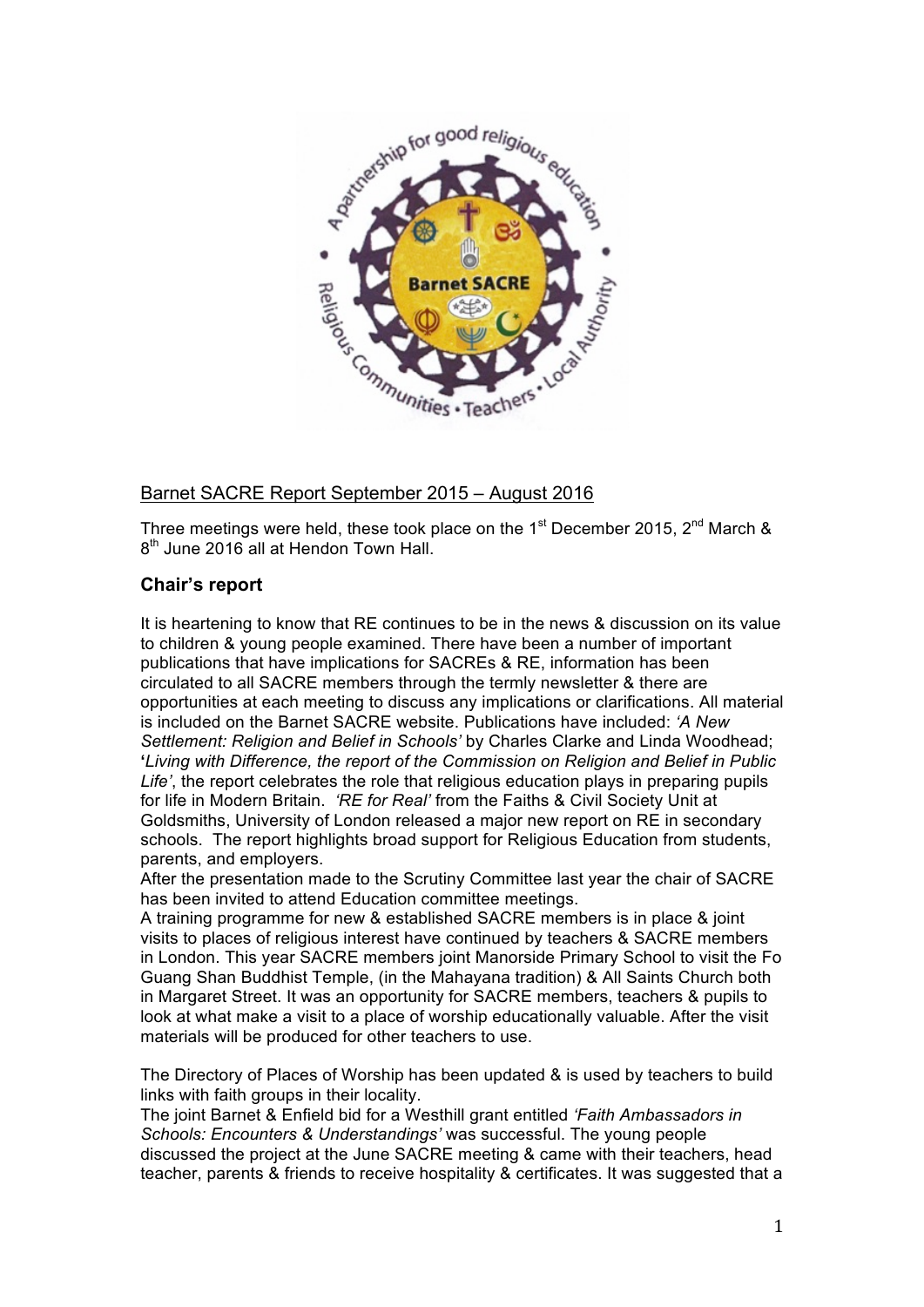presentation could be made at the next head teachers briefing in November 2016 to include the role of SACRE, the Westhill Project & the REQM.

The Faith presentations continued & this year these included three excellent sessions: at the December meeting a presentation on the Society of Friends by Cllr Claire Farrier; a presentation at the March meeting on Hinduism by Mrs Veena Vendi & at the summer meeting the Westhill project was the focus.

Membership changes: at the end of the year we said goodbye to Janet Robinson who had served SACRE as clerk for many years with great commitment & dedication there will be a formal acknowledgement of her contribution at a future meeting.

## **Barnet examination results**

#### **Barnet 'A' level Results 2016**

In 2016 there were 191 entries (compared to 2015 when 165 pupils sat the examination so an increase) 22.3% achieved an A\*or A result & 62.6% achieved an A\*-B grade. In 2015 26% achieving an A\* or A result & 61.2% achieving an A\*- B grade.

The following schools 13 schools entered students: Ashmole; Bishop Douglass, Copthall, Finchley Catholic High, Hasmonean High, Hendon, J Coss, London Academy, Mill Hill High, Queen Elizabeth Girls, St James', St Michaels & The Wren Academy.

### **Barnet A/S level 2016**

Nationally there was a fall in number of entries of 2%. However, in Barnet numbers have grown, in 2015, 64 students were entered & in 2016, 335 pupils were entered, a dramatic increase. Students were entered from the following 15 schools: Ashmole; Bishop Douglass; Copthall; East Barnet School; Finchley Catholic High; Hasmonean High; Hendon; J.Coss; London Academy; Mill Hill High; Queen Elizabeth's Girls; St James'; St Michael's Grammar School; The Compton & the Wren Academy. Two schools entered students for the first time J.Coss; The Compton & the Wren Academy. 22.8% achieved an A grade compared to 14% in 2015 & 74.4% obtained an A-C result compared with 48% in 2015. So an increase in numbers & achievement.

#### **Barnet GCSE Full course 2016**

In 2016, 1751 students were entered **a rise in numbers** from 2015 when 1635 students entered. The trend seems to be upwards after a drop in 2014 (1353) & nearer to the numbers of entries in 2013 (1800). So the numbers of students being entered for the full course is increasing,

The following 24 schools entered pupils for GCSE full course: Ashmole, Bishop Douglass, Christ College, Copthall, East Barnet, Finchley Catholic High, Friern Barnet, Hasmonean High, Hendon, JCoss, London Academy, Mill Hill High, Northgate, The Pavilion Centre, Queen Elizabeth's Girls, Queen Elizabeth's School, St James', St Mary's, St Michael's, The Compton, Henrietta Barnet, The Totteridge Academy, Whitefield & Wren Academy.

Ashmole Academy, East Barnet & Christ College had no entries in 2015 but all entered students in 2016 & Northgate School & the Pavilion Study Centre entered pupils for the first time.

In 2016 A\*- C passes were 79.9% compared with 2015 86.17%.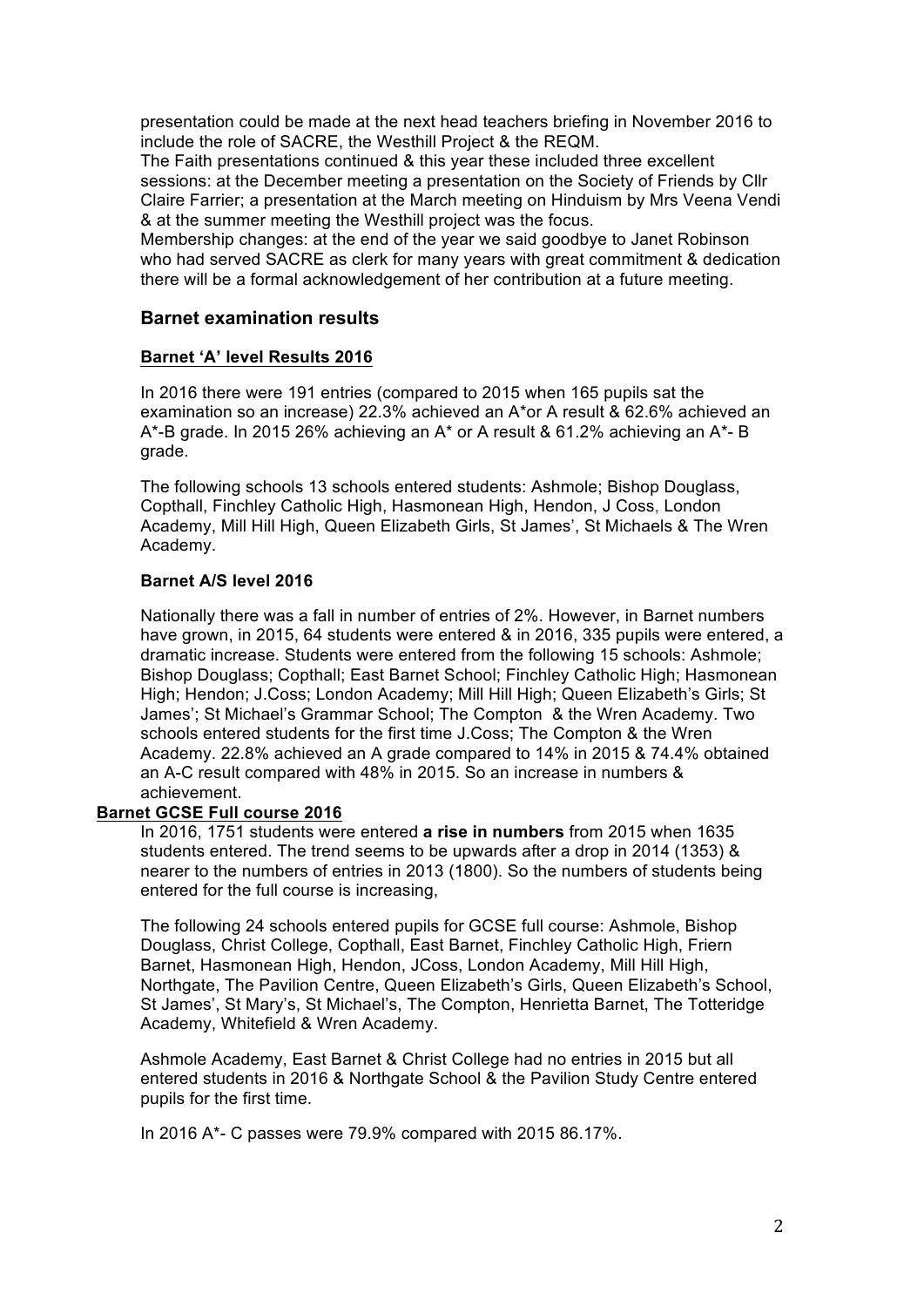So an optimistic picture with more schools, students & those from a wide range of ability being entered for the full course GCSE.

#### **Short course 2016**

No data was available for 2015 but this year figures 570 students were entered from 12 schools: Ashmole, Bishop Douglass, Copthall, Finchley Catholic High, JCoss, Mill Hill High, Northgate, The Pavilion Centre, Queen Elizabeth's Girls, Queen Elizabeth School, St James', St Mary's, Henrietta Barnet, The Totteridge Academy & Wren Academy.

Overall entries 2321 students were entered for GCSE full & short course from. All secondary schools in Barnet entered students for the examination.

## **Support for the Agreed syllabus**

Termly half day meetings have been held for primary co-ordinators & a termly meeting open to all teachers in Barnet & Enfield has been arranged. A new in post RE co-ordintaors course was held in the autumn term after requests from teachers. Visits were made to schools & staff meetings & inset provided under the Barnet for School Improvement Programme. A termly newsletter is circulated to all schools & SACRE members in Barnet & Enfield. A Holocaust pack was written with the support of Rev Bernd Koschland & it was circulated to all schools in Barnet & Enfield & SACRE members. Young people from JCoss who had taken part in the Holocaust Memorial Day Trust (HMDT) were invited to speak at the Holocaust Commemoration Service in Barnet.

## **Membership Academic year 2015-6**

Group A

Mr Alaee & Mrs Golesanah Baha'i

Vacancy Buddhist,

Mr C O'Halpin Catholic,

Mrs Catherine Salinger Free churches

Mrs Judith Smith Free Churches

Mrs Karaolis (attending on behalf of the Very Revd AC Damiano) Greek Orthodox,

Mrs Venna Bendi Mr H Bose & Mr Saha Hindu,

Mr E.Barbour Humanist,

Mrs Amreena Husain-Ali Islam,

Mr Levin Jewish

Rabbi Mark Goldsmith Jewish,

Mrs J Smith Free Church,

Mr Attariwala & Mr Chada Sikh,

Dr Shah Jain,